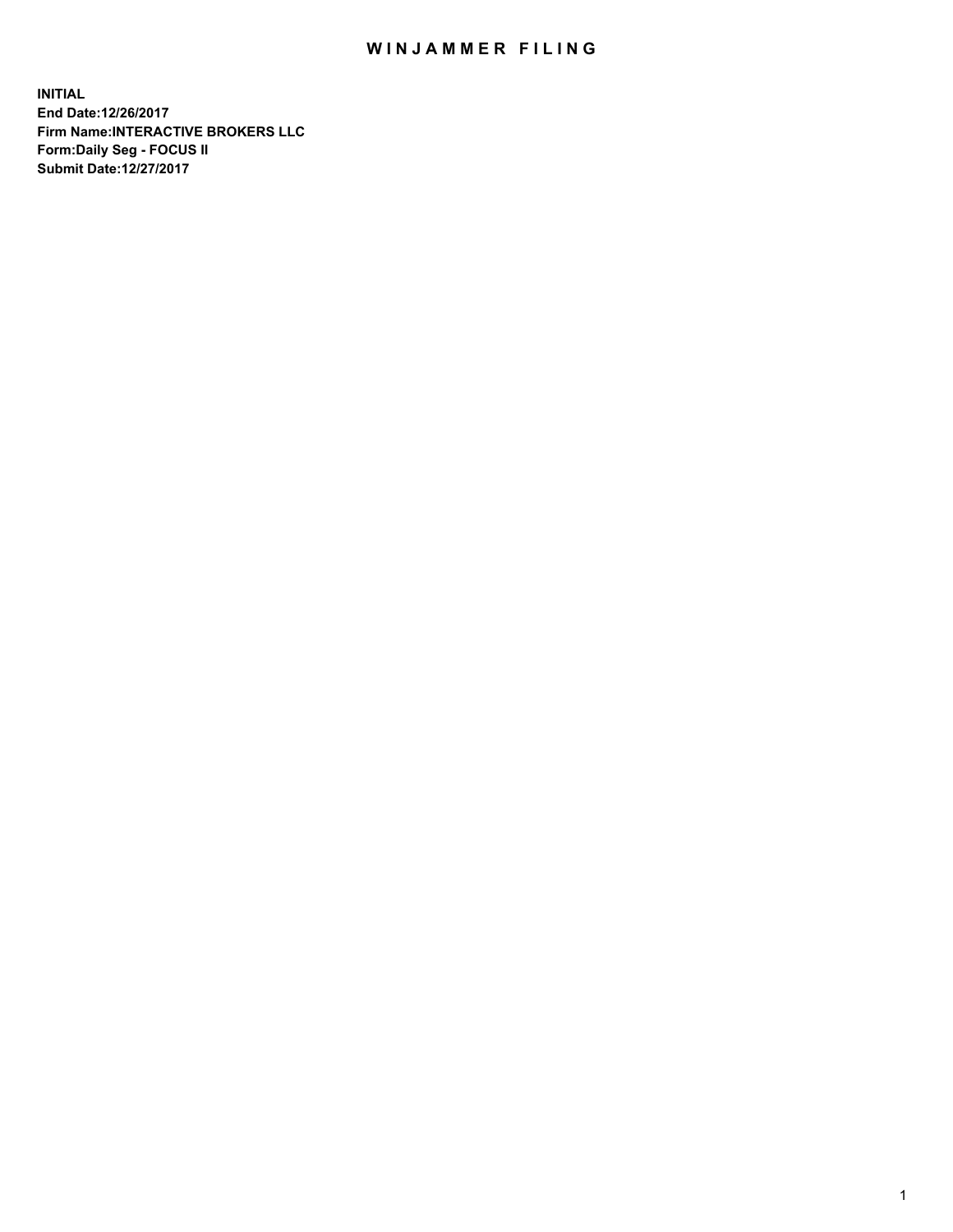## **INITIAL End Date:12/26/2017 Firm Name:INTERACTIVE BROKERS LLC Form:Daily Seg - FOCUS II Submit Date:12/27/2017 Daily Segregation - Cover Page**

| Name of Company<br><b>Contact Name</b><br><b>Contact Phone Number</b><br><b>Contact Email Address</b>                                                                                                                                                                                                                          | <b>INTERACTIVE BROKERS LLC</b><br><b>James Menicucci</b><br>203-618-8085<br>jmenicucci@interactivebrokers.c<br>om |
|--------------------------------------------------------------------------------------------------------------------------------------------------------------------------------------------------------------------------------------------------------------------------------------------------------------------------------|-------------------------------------------------------------------------------------------------------------------|
| FCM's Customer Segregated Funds Residual Interest Target (choose one):<br>a. Minimum dollar amount: ; or<br>b. Minimum percentage of customer segregated funds required:%; or<br>c. Dollar amount range between: and; or<br>d. Percentage range of customer segregated funds required between:% and%.                          | $\overline{\mathbf{0}}$<br>0<br>155,000,000 245,000,000<br>00                                                     |
| FCM's Customer Secured Amount Funds Residual Interest Target (choose one):<br>a. Minimum dollar amount: ; or<br>b. Minimum percentage of customer secured funds required:%; or<br>c. Dollar amount range between: and; or<br>d. Percentage range of customer secured funds required between: % and %.                          | $\overline{\mathbf{0}}$<br>0<br>80,000,000 120,000,000<br>0 <sub>0</sub>                                          |
| FCM's Cleared Swaps Customer Collateral Residual Interest Target (choose one):<br>a. Minimum dollar amount: ; or<br>b. Minimum percentage of cleared swaps customer collateral required:% ; or<br>c. Dollar amount range between: and; or<br>d. Percentage range of cleared swaps customer collateral required between:% and%. | $\overline{\mathbf{0}}$<br>$\overline{\mathbf{0}}$<br>0 <sub>0</sub><br><u>00</u>                                 |

Attach supporting documents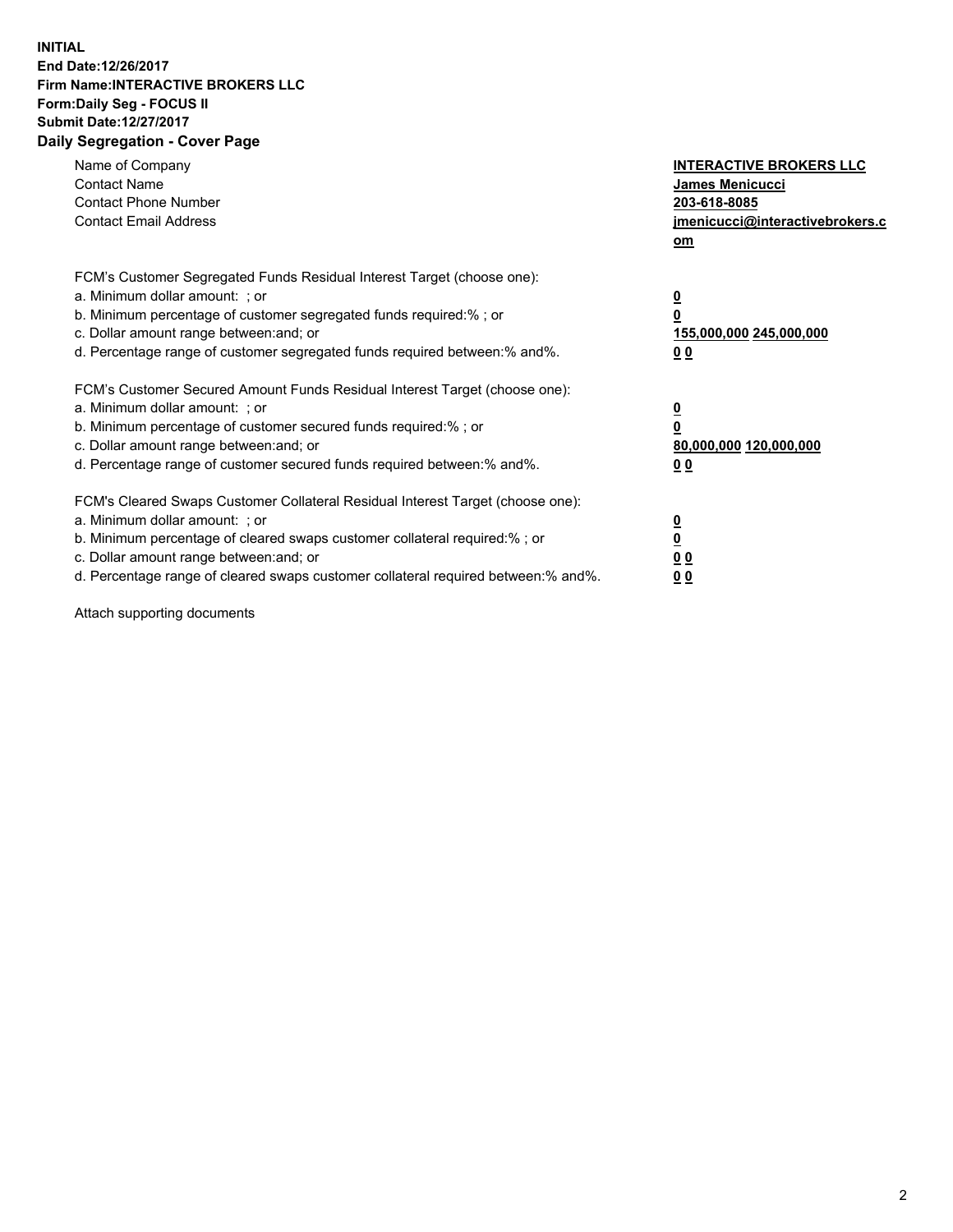## **INITIAL End Date:12/26/2017 Firm Name:INTERACTIVE BROKERS LLC Form:Daily Seg - FOCUS II Submit Date:12/27/2017**<br>**Daily Segregation - Secured Amounts Daily Segregation - Secure**

|     | Daily Segregation - Secured Amounts                                                         |                                   |
|-----|---------------------------------------------------------------------------------------------|-----------------------------------|
|     | Foreign Futures and Foreign Options Secured Amounts                                         |                                   |
|     | Amount required to be set aside pursuant to law, rule or regulation of a foreign            | $0$ [7305]                        |
|     | government or a rule of a self-regulatory organization authorized thereunder                |                                   |
| 1.  | Net ledger balance - Foreign Futures and Foreign Option Trading - All Customers             |                                   |
|     | A. Cash                                                                                     | 472,335,221 [7315]                |
|     | B. Securities (at market)                                                                   | $0$ [7317]                        |
| 2.  | Net unrealized profit (loss) in open futures contracts traded on a foreign board of trade   | 6,379,120 [7325]                  |
| 3.  | Exchange traded options                                                                     |                                   |
|     | a. Market value of open option contracts purchased on a foreign board of trade              |                                   |
|     |                                                                                             | 13,131 [7335]                     |
|     | b. Market value of open contracts granted (sold) on a foreign board of trade                | -51,269 [7337]                    |
| 4.  | Net equity (deficit) (add lines 1.2. and 3.)                                                | 478,676,203 [7345]                |
| 5.  | Account liquidating to a deficit and account with a debit balances - gross amount           | 2,426 [7351]                      |
|     | Less: amount offset by customer owned securities                                            | 0 [7352] 2,426 [7354]             |
| 6.  | Amount required to be set aside as the secured amount - Net Liquidating Equity              | 478,678,629 [7355]                |
|     | Method (add lines 4 and 5)                                                                  |                                   |
| 7.  | Greater of amount required to be set aside pursuant to foreign jurisdiction (above) or line | 478,678,629 [7360]                |
|     | 6.                                                                                          |                                   |
|     | FUNDS DEPOSITED IN SEPARATE REGULATION 30.7 ACCOUNTS                                        |                                   |
| 1.  | Cash in banks                                                                               |                                   |
|     | A. Banks located in the United States                                                       | 28,874,359 [7500]                 |
|     | B. Other banks qualified under Regulation 30.7                                              | 0 [7520] 28,874,359 [7530]        |
| 2.  | Securities                                                                                  |                                   |
|     | A. In safekeeping with banks located in the United States                                   | 439,385,510 [7540]                |
|     | B. In safekeeping with other banks qualified under Regulation 30.7                          | 0 [7560] 439,385,510 [7570]       |
| 3.  | Equities with registered futures commission merchants                                       |                                   |
|     | A. Cash                                                                                     | $0$ [7580]                        |
|     | <b>B.</b> Securities                                                                        | $0$ [7590]                        |
|     | C. Unrealized gain (loss) on open futures contracts                                         | $0$ [7600]                        |
|     | D. Value of long option contracts                                                           | $0$ [7610]                        |
|     | E. Value of short option contracts                                                          | 0 [7615] 0 [7620]                 |
| 4.  | Amounts held by clearing organizations of foreign boards of trade                           |                                   |
|     | A. Cash                                                                                     | $0$ [7640]                        |
|     | <b>B.</b> Securities                                                                        |                                   |
|     |                                                                                             | $0$ [7650]                        |
|     | C. Amount due to (from) clearing organization - daily variation                             | $0$ [7660]                        |
|     | D. Value of long option contracts                                                           | $0$ [7670]                        |
|     | E. Value of short option contracts                                                          | 0 [7675] 0 [7680]                 |
| 5.  | Amounts held by members of foreign boards of trade                                          |                                   |
|     | A. Cash                                                                                     | 125,572,932 [7700]                |
|     | <b>B.</b> Securities                                                                        | $0$ [7710]                        |
|     | C. Unrealized gain (loss) on open futures contracts                                         | 6,852,304 [7720]                  |
|     | D. Value of long option contracts                                                           | 13,131 [7730]                     |
|     | E. Value of short option contracts                                                          | -51,269 [7735] 132,387,098 [7740] |
| 6.  | Amounts with other depositories designated by a foreign board of trade                      | $0$ [7760]                        |
| 7.  | Segregated funds on hand                                                                    | $0$ [7765]                        |
| 8.  | Total funds in separate section 30.7 accounts                                               | 600,646,967 [7770]                |
| 9.  | Excess (deficiency) Set Aside for Secured Amount (subtract line 7 Secured Statement         | 121,968,338 [7380]                |
|     | Page 1 from Line 8)                                                                         |                                   |
| 10. | Management Target Amount for Excess funds in separate section 30.7 accounts                 | 80,000,000 [7780]                 |
| 11. | Excess (deficiency) funds in separate 30.7 accounts over (under) Management Target          | 41,968,338 [7785]                 |
|     |                                                                                             |                                   |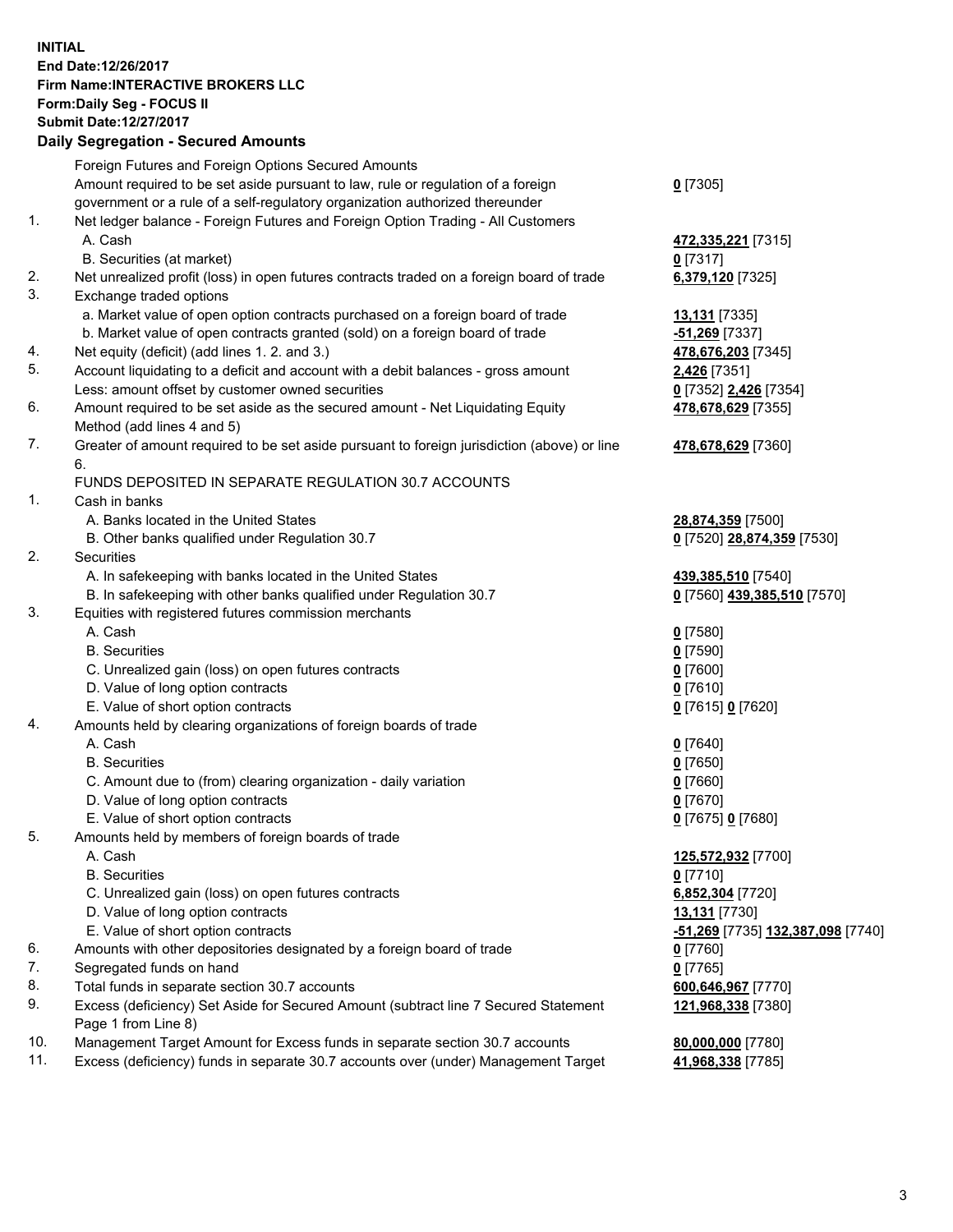**INITIAL End Date:12/26/2017 Firm Name:INTERACTIVE BROKERS LLC Form:Daily Seg - FOCUS II Submit Date:12/27/2017 Daily Segregation - Segregation Statement** SEGREGATION REQUIREMENTS(Section 4d(2) of the CEAct) 1. Net ledger balance A. Cash **4,528,607,685** [7010] B. Securities (at market) **0** [7020] 2. Net unrealized profit (loss) in open futures contracts traded on a contract market **-97,978,056** [7030] 3. Exchange traded options A. Add market value of open option contracts purchased on a contract market **179,673,436** [7032] B. Deduct market value of open option contracts granted (sold) on a contract market **-265,476,384** [7033] 4. Net equity (deficit) (add lines 1, 2 and 3) **4,344,826,681** [7040] 5. Accounts liquidating to a deficit and accounts with debit balances - gross amount **268,665** [7045] Less: amount offset by customer securities **0** [7047] **268,665** [7050] 6. Amount required to be segregated (add lines 4 and 5) **4,345,095,346** [7060] FUNDS IN SEGREGATED ACCOUNTS 7. Deposited in segregated funds bank accounts A. Cash **535,928,324** [7070] B. Securities representing investments of customers' funds (at market) **2,834,971,700** [7080] C. Securities held for particular customers or option customers in lieu of cash (at market) **0** [7090] 8. Margins on deposit with derivatives clearing organizations of contract markets A. Cash **21,010,505** [7100] B. Securities representing investments of customers' funds (at market) **1,243,478,087** [7110] C. Securities held for particular customers or option customers in lieu of cash (at market) **0** [7120] 9. Net settlement from (to) derivatives clearing organizations of contract markets **-1,294,760** [7130] 10. Exchange traded options A. Value of open long option contracts **179,575,143** [7132] B. Value of open short option contracts **-265,389,890** [7133] 11. Net equities with other FCMs A. Net liquidating equity **0** [7140] B. Securities representing investments of customers' funds (at market) **0** [7160] C. Securities held for particular customers or option customers in lieu of cash (at market) **0** [7170] 12. Segregated funds on hand **0** [7150] 13. Total amount in segregation (add lines 7 through 12) **4,548,279,109** [7180] 14. Excess (deficiency) funds in segregation (subtract line 6 from line 13) **203,183,763** [7190] 15. Management Target Amount for Excess funds in segregation **155,000,000** [7194]

16. Excess (deficiency) funds in segregation over (under) Management Target Amount Excess

**48,183,763** [7198]